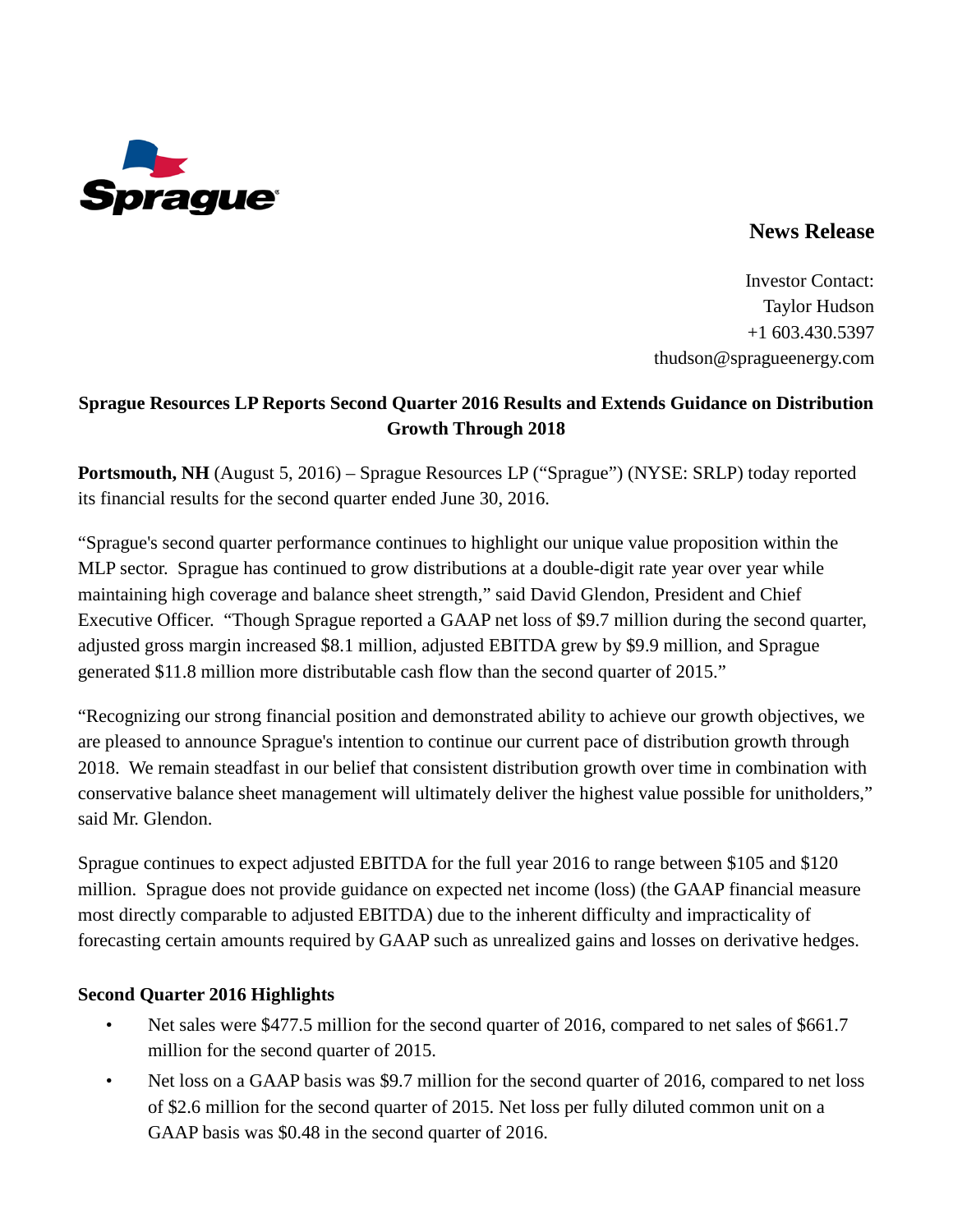- Adjusted gross margin was \$48.7 million for the second quarter of 2016, compared to adjusted gross margin of \$40.6 million for the second quarter of 2015.
- Adjusted EBITDA was \$13.9 million for the second quarter of 2016, compared to adjusted EBITDA of \$4.0 million for the second quarter of 2015.

EBITDA, adjusted EBITDA, and adjusted gross margin are not prepared in accordance with United States generally accepted accounting principles ("GAAP"), and are discussed in greater detail below under "Non-GAAP Financial Measures." Readers should refer to the financial tables provided in this news release for reconciliation to the most comparable GAAP financial measures.

# **Refined Products**

- Refined Products segment volumes decreased 9% to 263.4 million gallons in the second quarter of 2016, compared to 289.1 million gallons in the second quarter of 2015.
- Adjusted gross margin in the Refined Products segment decreased \$2.2 million, or 9%, to \$23.7 million in the second quarter of 2016, compared to \$25.9 million in the second quarter of 2015.

"Refined Products volumes were primarily driven lower by reduced heavy fuel oil exports and the expiration of several high volume but low margin residual fuel bid contracts. The reduced volumes, together with a decline in asphalt margins at Kildair, resulted in a lower adjusted gross margin year over year," said Mr. Glendon. "I'm pleased to announce that we have completed the \$5.5 million growth capex project to convert 420,000 barrels of heavy oil tankage at Kildair to distillate service and are now ramping up our marketing activities."

## **Natural Gas**

- Natural Gas segment volumes increased 16% to 14.2 Bcf in the second quarter of 2016, compared to 12.2 Bcf in the second quarter of 2015.
- Natural Gas adjusted gross margin increased to \$9.8 million for the second quarter of 2016, compared to \$1.3 million for the second quarter of 2015.

"Sprague's Natural Gas business produced robust second quarter results thanks to our Santa Buckley Energy acquisition in the first quarter, narrowing credit spreads on our forward derivative positions and an increase in the value of our forward sales contracts. We are pleased with our team's ability to quickly complete the integration of Santa's customers into our utility pools, and look forward to the future optimization opportunities inherent in the expanded portfolio of assets," reported Mr. Glendon.

## **Materials Handling**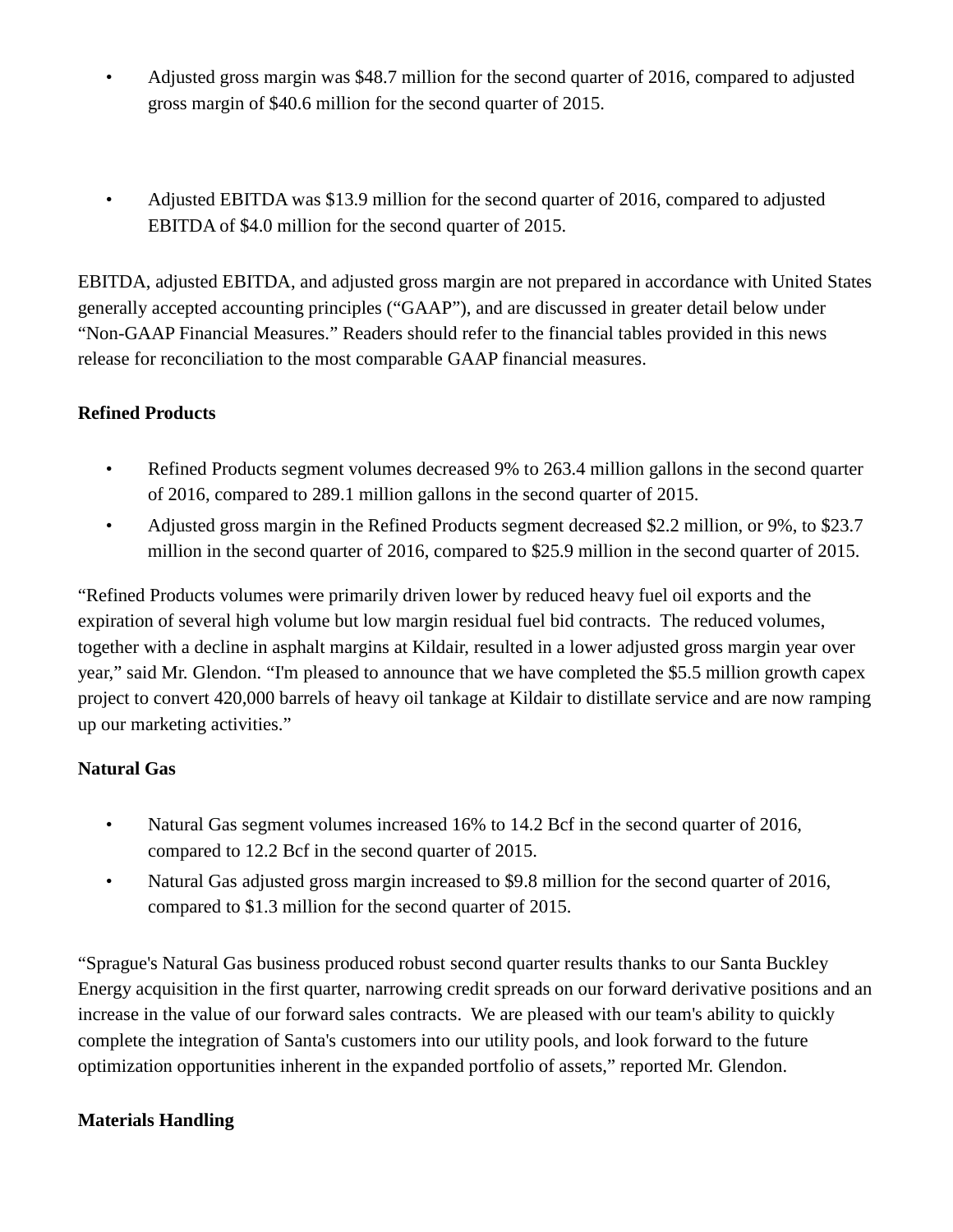• Materials Handling adjusted gross margin increased by \$1.4 million or 12%, to \$13.1 million for the second quarter 2016, compared to \$11.7 million for the second quarter 2015.

"Higher adjusted gross margin in our Materials Handling business was primarily a result of increased heavy oil storage and handling revenues at Kildair, as well as higher dry bulk and asphalt requirements. Timing differences for windmill components and lower salt activity following the warm winter partially offset these gains," said Mr. Glendon.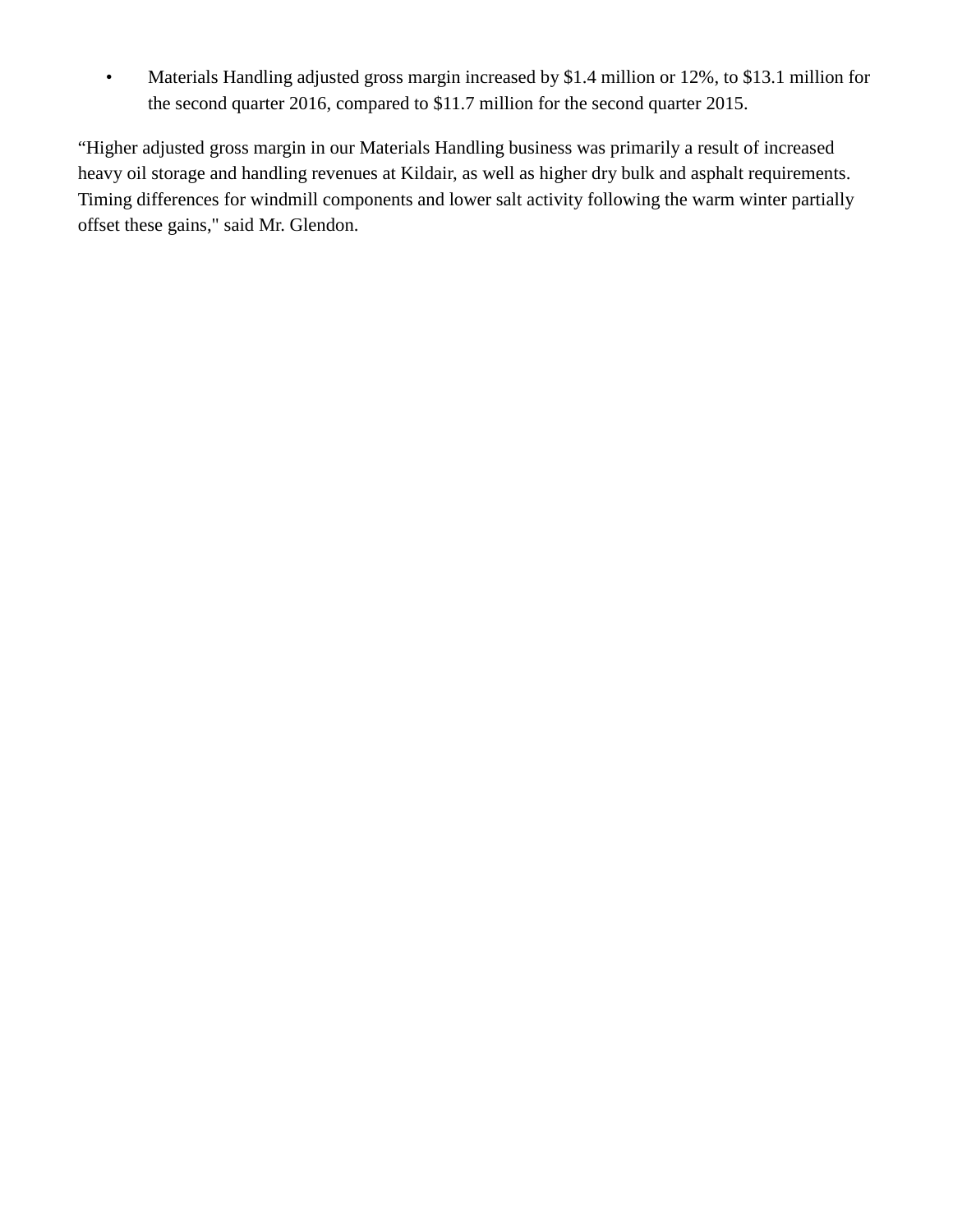### **Quarterly Distribution Increase**

On July 27, 2016, the Board of Directors of Sprague's general partner, Sprague Resources GP LLC, announced its ninth consecutive distribution increase and approved a cash distribution of \$0.5475 per unit for the quarter ended June 30, 2016, representing a 2.8% increase over the distribution declared for the quarter ended March 31, 2016 and an increase of 12% over the quarterly distribution of \$0.4875 per unit paid in August 2015. The distribution will be paid August 12, 2016 to unitholders of record as of the close of business on August 8, 2016.

### **Financial Results Conference Call**

Management will review Sprague's second quarter 2016 financial results in a teleconference call for analysts and investors today, August 5, 2016.

| Date and Time:               | August 5, 2016 at 1:00 PM ET                      |
|------------------------------|---------------------------------------------------|
|                              | Dial-in numbers: (866) 516-2130 (U.S. and Canada) |
|                              | (678) 509-7612 (International)                    |
| Participation Code: 56157194 |                                                   |

The conference call may also be accessed live by a webcast available on the "Investor Relations" page of Sprague's website at www.spragueenergy.com and will be archived on the website for one year from the date of webcast. Additionally, this quarterly earnings release and our Non-GAAP Measures Quarterly Supplement are available in the Investor Relations section of Sprague's website referenced above.

### **About Sprague Resources LP**

Sprague Resources LP is a master limited partnership engaged in the purchase, storage, distribution and sale of refined petroleum products and natural gas. Sprague also provides storage and handling services for a broad range of materials.

### **Non-GAAP Financial Measures**

To supplement the financial information presented in accordance with United States generally accepted accounting principles ("GAAP"), Sprague's management uses certain non-GAAP financial measurements to evaluate its results of operations which include EBITDA, adjusted EBITDA, adjusted gross margin and distributable cash flow. Sprague believes that investors benefit from having access to the same financial measures that are used by its management and that these measures are useful to investors because they aid in comparing its operating performance with that of other companies with similar operations.

Below please find a description of how Sprague defines EBITDA, adjusted gross margin, adjusted EBIDTA and distributable cash flow. Please see the table titled "Reconciliation of Non-GAAP Measures" for a reconciliation of these non-GAAP measures to the most directly comparable GAAP measures.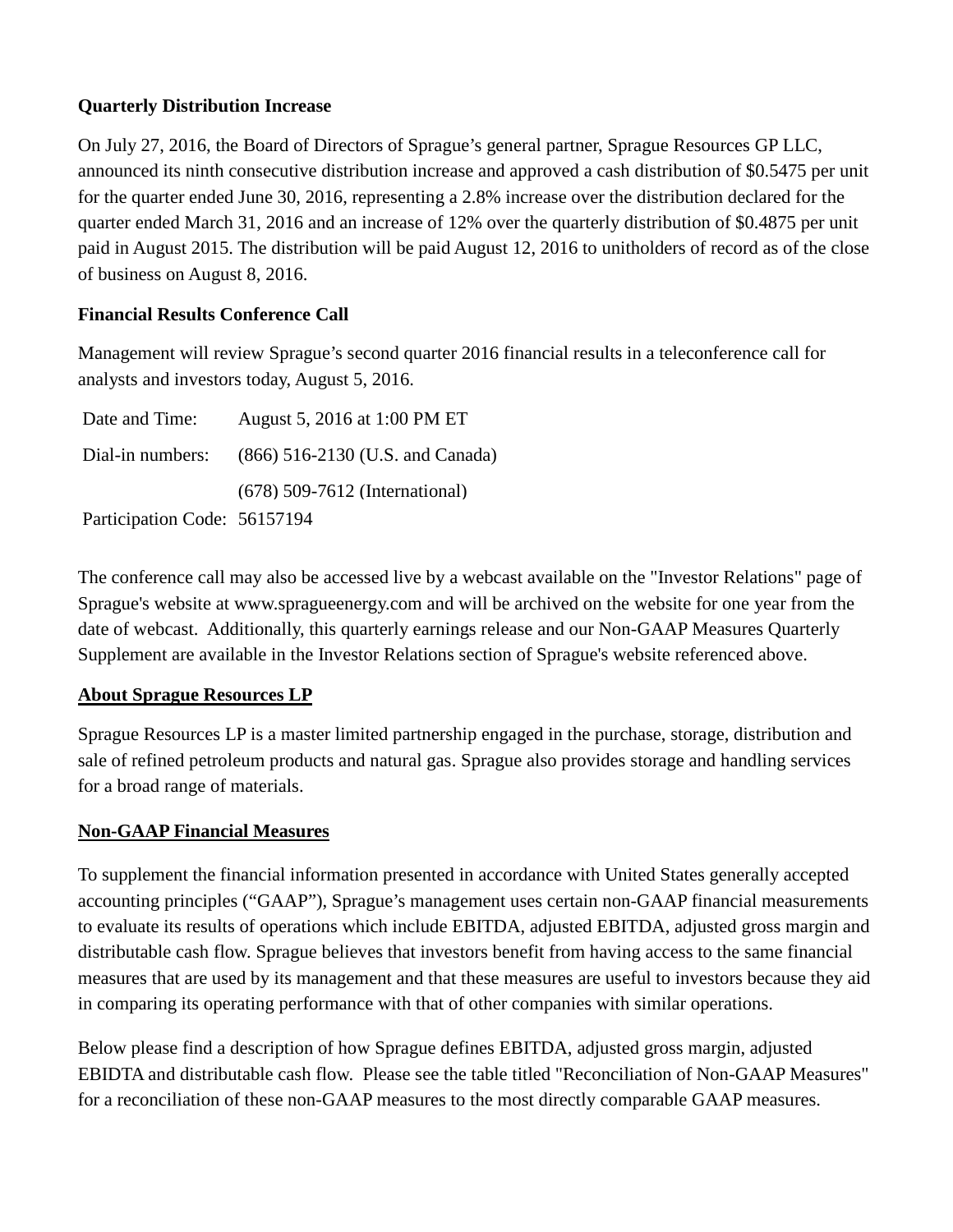As EBITDA, adjusted EBITDA, adjusted gross margin and distributable cash flow are measures not prepared in accordance with GAAP they should not be considered as alternatives to net income (loss), operating income, cash flow from operating activities or any other measure of financial performance presented in accordance with GAAP. Additionally, Sprague's calculations of non-GAAP measures may not be comparable to similarly titled measures of other businesses because they may be defined differently by other companies.

## *EBITDA*

Sprague defines EBITDA as net income (loss) before interest, income taxes, depreciation and amortization. EBITDA is used as a supplemental financial measure by external users of Sprague's financial statements, such as investors, trade suppliers, research analysts and commercial banks to assess:

- The financial performance of Sprague's assets, operations and return on capital without regard to financing methods, capital structure or historical cost basis;
- Repeatable operating performance that is not distorted by non-recurring items or market volatility; and
- The viability of acquisitions and capital expenditure projects.

## *Adjusted Gross Margin and Adjusted EBITDA*

The Partnership trades, purchases, stores and sells energy commodities that experience market value fluctuations. To manage the Partnership's underlying performance, including its physical and derivative positions, management utilizes adjusted gross margin and adjusted EBITDA, which are non-GAAP financial measures. Adjusted gross margin and adjusted EBITDA are also used by external users of the Partnership's consolidated financial statements to assess the Partnership's economic results of operations and its commodity market value reporting to lenders. In determining adjusted gross margin and adjusted EBITDA, the Partnership adjusts its segment results for the impact of unrealized hedging gains and losses with regard to refined products and natural gas inventory, prepaid forward contracts and natural gas transportation contracts. These adjustments align the unrealized hedging gains and losses to the period in which the revenue from the sale of inventory, prepaid fixed forwards and the utilization of transportation contracts relating to those hedges is realized in net income (loss). Adjusted gross margin has no impact on reported volumes or net sales.

Adjusted gross margin and adjusted EBITDA are used as supplemental financial measures by management to describe its operations and economic performance to investors, trade suppliers, research analysts and commercial banks to assess:

- The economic results of its operations;
- The market value of its inventory and natural gas transportation contracts for financial reporting to lenders, as well as for borrowing base purposes; and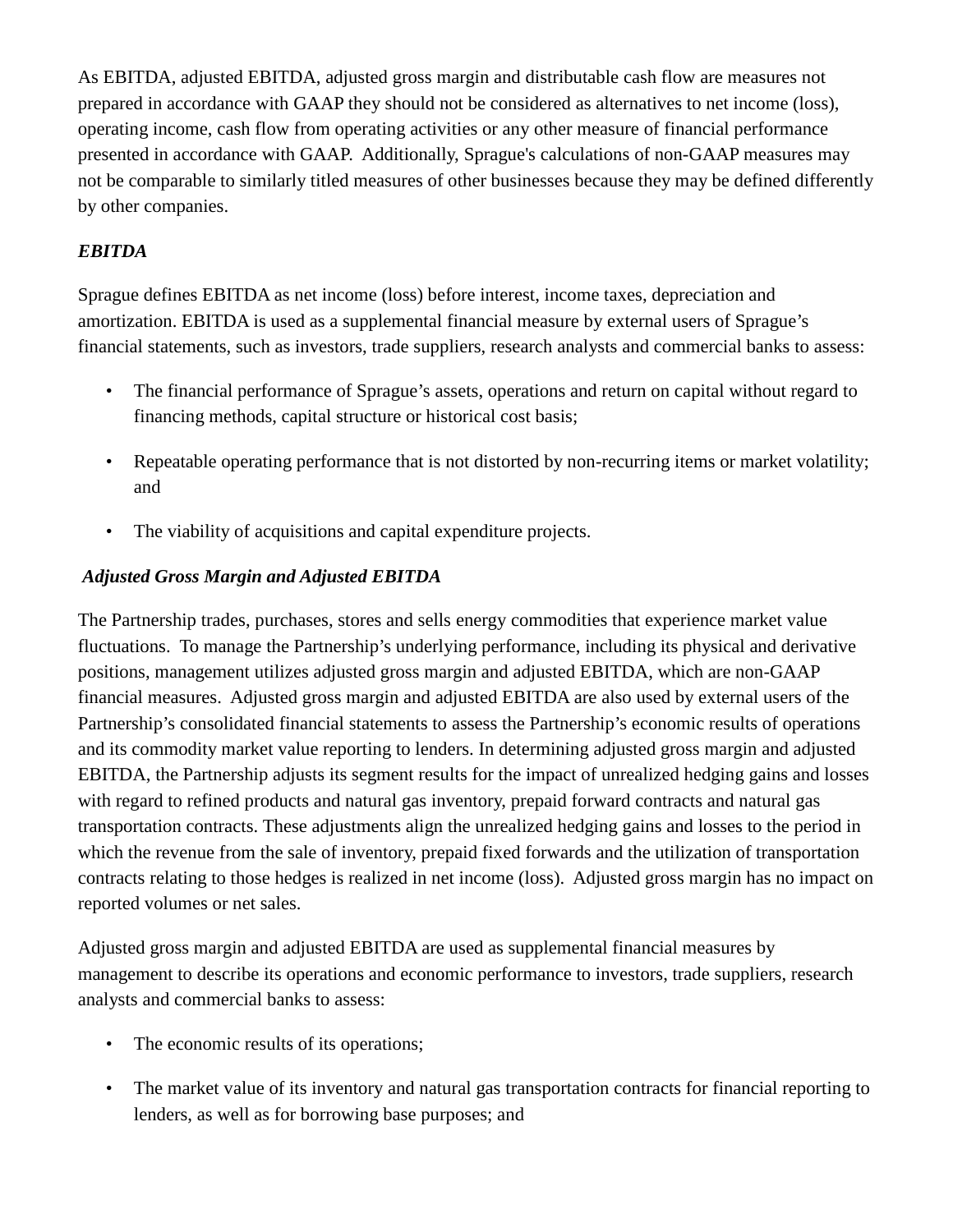• Repeatable operating performance that is not distorted by non-recurring items or market volatility.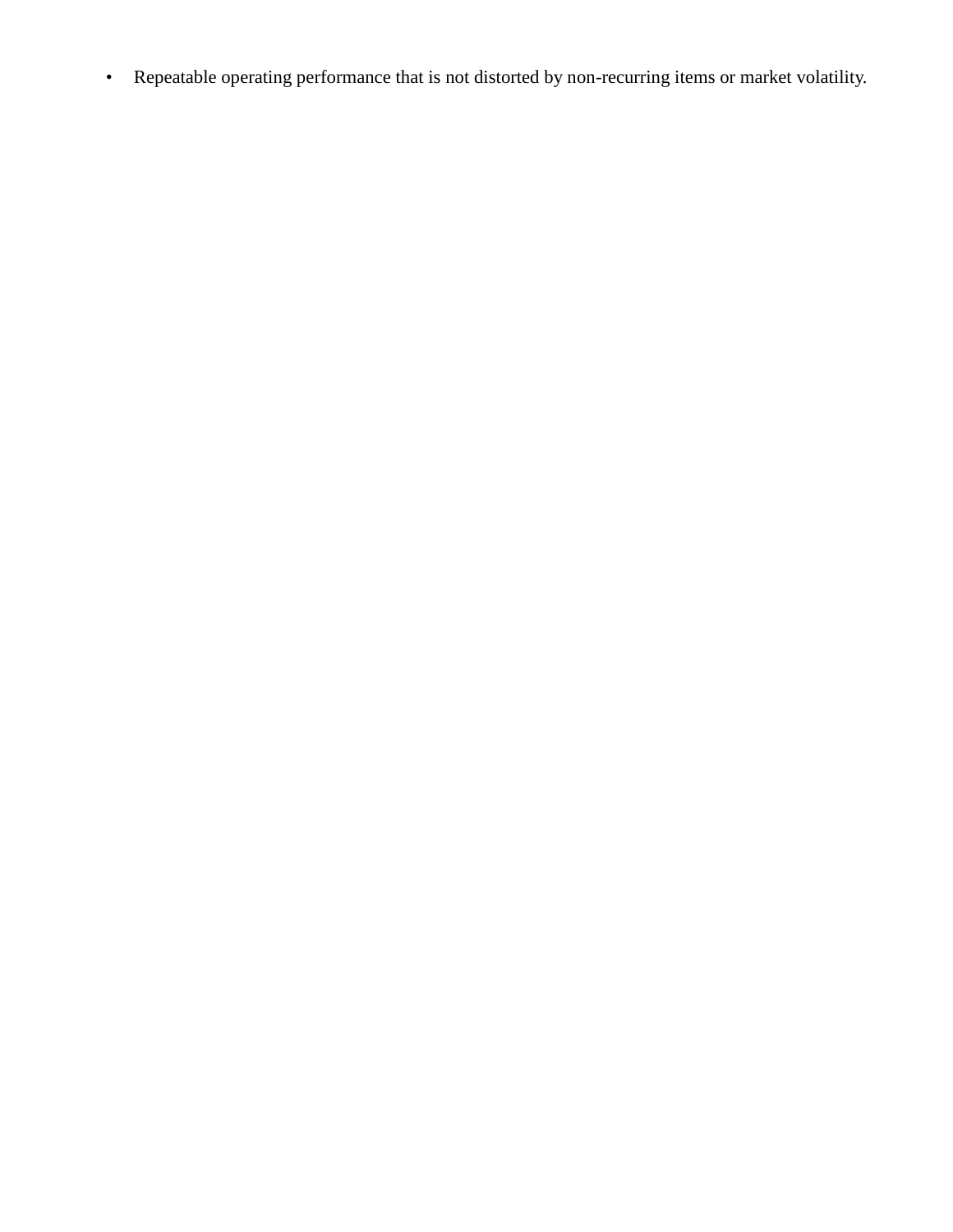#### *Distributable Cash Flow*

Sprague defines distributable cash flow as adjusted EBITDA less cash interest expense, cash taxes, and maintenance capital expenditures. Distributable cash flow calculations also reflect the elimination of compensation expense expected to be settled with the issuance of Partnership units, expenses related to business combinations and other adjustments. Distributable cash flow is a significant performance measure used by Sprague and by external users of its financial statements, such as investors, commercial banks and research analysts, to compare the cash generating performance of the Partnership in relation to the cash distributions expected to be paid to its unitholders. Distributable cash flow is also an important financial measure for Sprague's unitholders since it serves as an indicator of its success in providing a cash return on investment. Additionally, distributable cash flow is utilized as a performance measure in certain of its compensation plans. Distributable cash flow indicates to investors whether or not Sprague can generate performance that can sustain or support an increase in quarterly distribution rates. Distributable cash flow is also a quantitative standard used throughout the investment community with respect to publicly-traded partnerships because the value of a unit of such an entity is generally determined by the unit's yield, which in turn is based on the amount of cash distributions the entity pays to a unitholder.

#### **Forward Looking Statements**

This press release may include forward-looking statements. These forward-looking statements involve risks and uncertainties and other factors that are difficult to predict and many of which are beyond management's control. Although Sprague believes that the assumptions underlying these statements are reasonable, investors are cautioned that such forward-looking statements are inherently uncertain and involve risks that may affect our business prospects and performance causing actual results to differ from those discussed in the foregoing release. Such risks and uncertainties include, by way of example and not of limitation: increased competition for our products or services; changes in supply or demand for our products; changes in operating conditions and costs; changes in the level of environmental remediation spending; potential equipment malfunction; potential labor issues; the legislative or regulatory environment; terminal construction/repair delays; nonperformance by major customers or suppliers; and political and economic conditions, including the impact of potential terrorist acts and international hostilities. These and other applicable risks and uncertainties have been described more fully in Sprague's most recent Annual Report on Form 10-K filed with the U.S. Securities and Exchange Commission ("SEC") on March 10, 2016, and in our subsequent Form 10-Q filings, as well as Form 8-K and other documents filed with the SEC. Sprague undertakes no obligation and does not intend to update any forward-looking statements to reflect new information or future events. You are cautioned not to place undue reliance on these forward-looking statements, which speak only as of the date of this press release.

\*\*\*\*\*

This release is intended to be a qualified notice under Treasury Regulation Section 1.1446-4(b). Brokers and nominees should treat one hundred percent (100.0%) of Sprague's distributions to non-U.S. investors as being attributable to income that is effectively connected with a United States trade or business.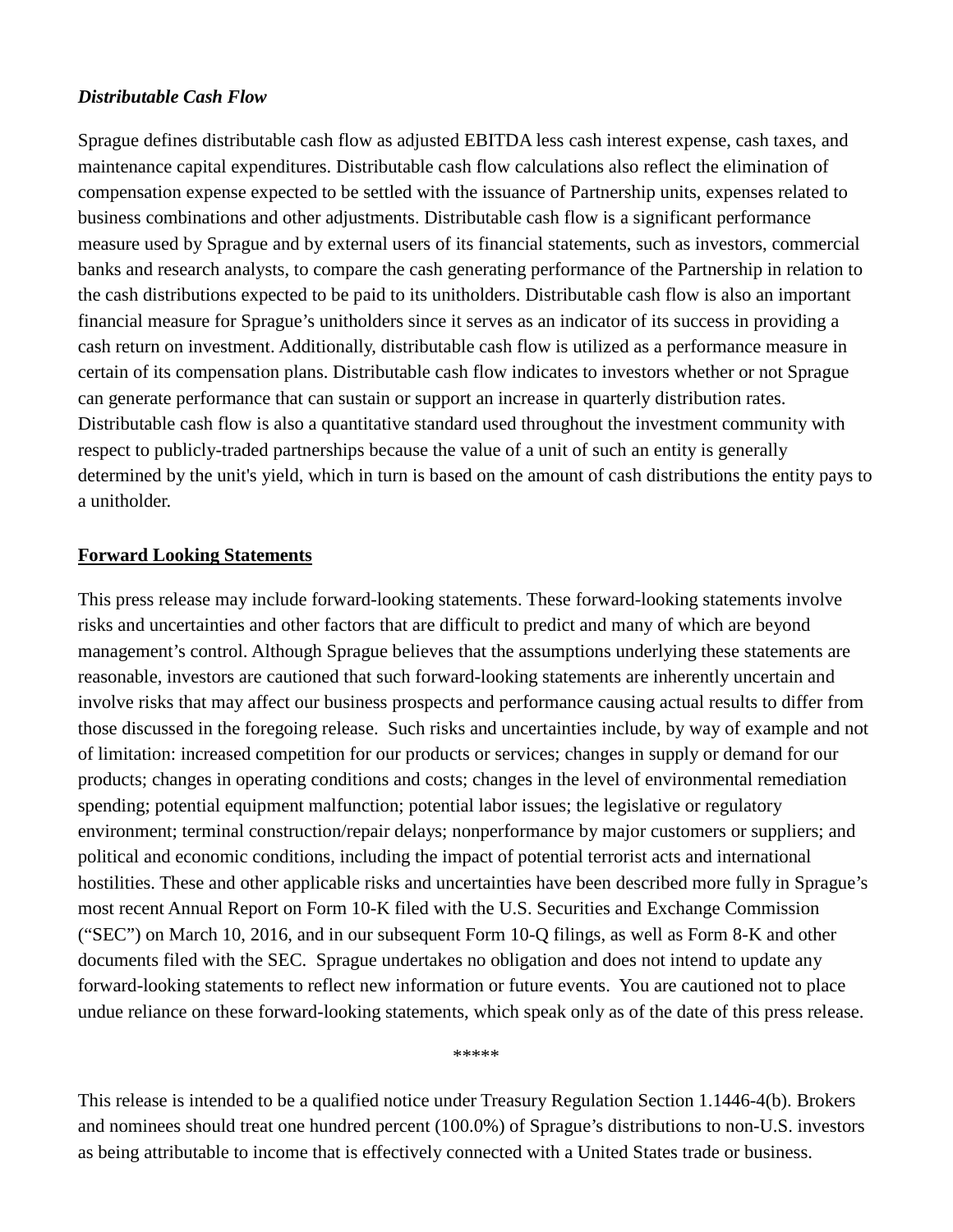Accordingly, Sprague's distributions to non-U.S. investors are subject to federal income tax withholding at the highest applicable effective tax rate.

###

(Financial Tables Below)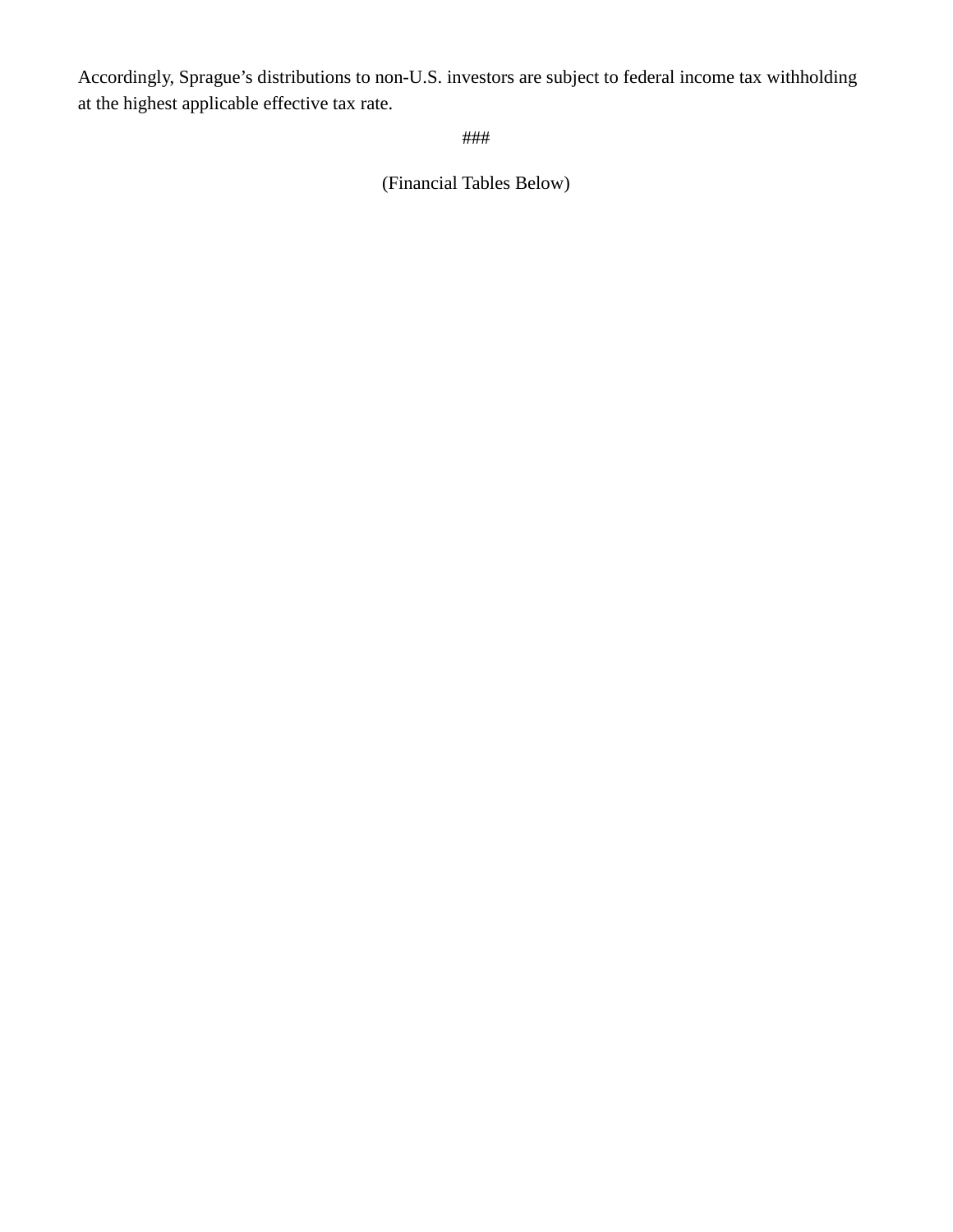#### **Sprague Resources LP Summary Unaudited Financial Data Three and Six Months Ended June 30, 2016 and 2015**

|                                                                       | Three Months Ended June 30, |                |  |              |               | Six Months Ended June 30, |               |            |  |  |
|-----------------------------------------------------------------------|-----------------------------|----------------|--|--------------|---------------|---------------------------|---------------|------------|--|--|
|                                                                       | 2016                        |                |  | 2015         |               | 2016                      |               | 2015       |  |  |
|                                                                       | (\$ in thousands)           |                |  |              |               |                           |               |            |  |  |
| <b>Statement of Operations Data:</b>                                  |                             |                |  |              |               |                           |               |            |  |  |
| Net sales                                                             | \$                          | 477,487 \$     |  | 661,743      | $\mathcal{S}$ | 1,200,394                 | - \$          | 2,260,101  |  |  |
| Operating costs and expenses:                                         |                             |                |  |              |               |                           |               |            |  |  |
| Cost of products sold (exclusive of depreciation and<br>amortization) |                             | 441,107        |  | 616,059      |               | 1,080,727                 |               | 2,106,432  |  |  |
| Operating expenses                                                    |                             | 16,524         |  | 17,641       |               | 33,353                    |               | 36,524     |  |  |
| Selling, general and administrative                                   |                             | 18,234         |  | 18,918       |               | 42,364                    |               | 51,299     |  |  |
| Depreciation and amortization                                         |                             | 5,641          |  | 5,185        |               | 10,672                    |               | 10,177     |  |  |
| Total operating costs and expenses                                    |                             | 481,506        |  | 657,803      |               | 1,167,116                 |               | 2,204,432  |  |  |
| Operating (loss) income                                               |                             | (4,019)        |  | 3,940        |               | 33,278                    |               | 55,669     |  |  |
| Other (expense) income                                                |                             |                |  |              |               | (95)                      |               | 514        |  |  |
| Interest income                                                       |                             | 212            |  | 117          |               | 339                       |               | 229        |  |  |
| Interest expense                                                      |                             | (6,511)        |  | (6, 459)     |               | (13, 494)                 |               | (14, 225)  |  |  |
| (Loss) income before income taxes                                     |                             | (10, 318)      |  | (2,402)      |               | 20,028                    |               | 42,187     |  |  |
| Income tax benefit (provision)                                        |                             | 573            |  | (148)        |               | 48                        |               | (798)      |  |  |
| Net (loss) income                                                     |                             | (9,745)        |  | (2,550)      |               | 20,076                    |               | 41,389     |  |  |
| Incentive distributions declared                                      |                             | (381)          |  | (49)         |               | (656)                     |               | (49)       |  |  |
| Limited partners' interest in net (loss) income                       | \$                          | $(10, 126)$ \$ |  | $(2,599)$ \$ |               | 19,420 \$                 |               | 41,340     |  |  |
| Net (loss) income per limited partner unit:                           |                             |                |  |              |               |                           |               |            |  |  |
| Common - basic                                                        | \$                          | $(0.48)$ \$    |  | $(0.12)$ \$  |               | 0.91                      | $\mathcal{S}$ | 1.97       |  |  |
| Common - diluted                                                      | \$                          | $(0.48)$ \$    |  | $(0.12)$ \$  |               | 0.89                      | $\mathbb{S}$  | 1.93       |  |  |
| Subordinated - basic and diluted                                      | \$                          | $(0.48)$ \$    |  | $(0.12)$ \$  |               | $0.91 \text{ }$ \$        |               | 1.97       |  |  |
| Units used to compute net (loss) income per limited partner unit:     |                             |                |  |              |               |                           |               |            |  |  |
| Common - basic                                                        |                             | 11,229,805     |  | 10,999,848   |               | 11,169,860                |               | 10,947,890 |  |  |
| Common - diluted                                                      |                             | 11,229,805     |  | 10,999,848   |               | 11,456,519                |               | 11,174,910 |  |  |
| Subordinated - basic and diluted                                      |                             | 10,071,970     |  | 10,071,970   |               | 10,071,970                |               | 10,071,970 |  |  |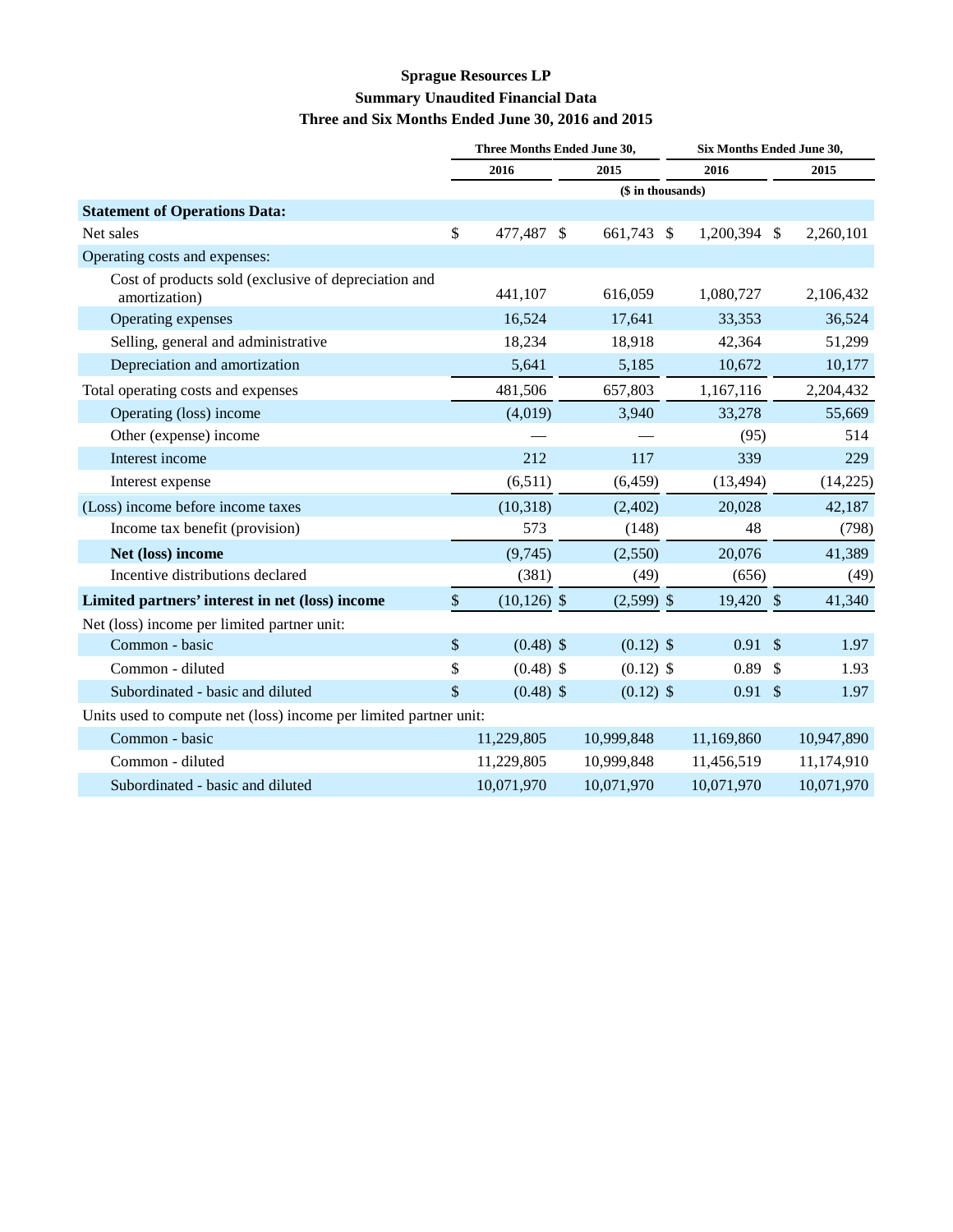#### **Sprague Resources LP Volume, Net Sales and Adjusted Gross Margin by Segment Three and Six Months Ended June 30, 2016 and 2015**

|                                                                        |      | Three Months Ended June 30, |                               |             |                           | Six Months Ended June 30, |         |             |  |  |
|------------------------------------------------------------------------|------|-----------------------------|-------------------------------|-------------|---------------------------|---------------------------|---------|-------------|--|--|
|                                                                        | 2016 |                             | 2015                          |             | 2016                      |                           |         | 2015        |  |  |
|                                                                        |      | (unaudited)                 |                               | (unaudited) |                           | (unaudited)               |         | (unaudited) |  |  |
|                                                                        |      |                             | (\$ and volumes in thousands) |             |                           |                           |         |             |  |  |
| <b>Volumes:</b>                                                        |      |                             |                               |             |                           |                           |         |             |  |  |
| Refined products (gallons)                                             |      | 263,382                     |                               | 289,086     |                           | 740,754                   |         | 1,015,518   |  |  |
| Natural gas (MMBtus)                                                   |      | 14,158                      |                               | 12,218      |                           | 32,989                    |         | 32,231      |  |  |
| Materials handling (short tons)                                        |      | 615                         |                               | 484         |                           | 1,252                     |         | 1,069       |  |  |
| Materials handling (gallons)                                           |      | 81,018                      |                               | 49,980      |                           | 156,408                   |         | 124,740     |  |  |
| <b>Net Sales:</b>                                                      |      |                             |                               |             |                           |                           |         |             |  |  |
| Refined products                                                       | \$   | 390,725 \$                  |                               | 578,851 \$  |                           | 980,669 \$                |         | 2,010,696   |  |  |
| Natural gas                                                            |      | 68,769                      |                               | 66,558      |                           | 184,388                   |         | 213,237     |  |  |
| Materials handling                                                     |      | 13,153                      |                               | 11,694      |                           | 24,544                    |         | 21,878      |  |  |
| Other operations                                                       |      | 4,840                       |                               | 4,640       |                           | 10,793                    |         | 14,290      |  |  |
| Total net sales                                                        | \$   | 477,487                     | $\sqrt{3}$                    | 661,743     | $\boldsymbol{\mathsf{S}}$ | 1,200,394                 | $\sqrt$ | 2,260,101   |  |  |
| Reconciliation of Operating (Loss) Income to Adjusted Gross Margin:    |      |                             |                               |             |                           |                           |         |             |  |  |
| <b>Operating (loss) income</b>                                         | \$   | $(4,019)$ \$                |                               | 3,940 \$    |                           | 33,278 \$                 |         | 55,669      |  |  |
| Operating costs and expenses not allocated to operating segments:      |      |                             |                               |             |                           |                           |         |             |  |  |
| Operating expenses                                                     |      | 16,524                      |                               | 17,641      |                           | 33,353                    |         | 36,524      |  |  |
| Selling, general and administrative                                    |      | 18,234                      |                               | 18,918      |                           | 42,364                    |         | 51,299      |  |  |
| Depreciation and amortization                                          |      | 5,641                       |                               | 5,185       |                           | 10,672                    |         | 10,177      |  |  |
| Add: unrealized loss on inventory                                      |      | 8,652                       |                               | 2,143       |                           | 11,956                    |         | 5,677       |  |  |
| Add: unrealized gain on prepaid forward contracts                      |      | (560)                       |                               |             |                           | (1,041)                   |         |             |  |  |
| Add: unrealized loss (gain) on natural gas<br>transportation contracts |      | 4,205                       |                               | (7,239)     |                           | 4,549                     |         | (4, 468)    |  |  |
| Total adjusted gross margin:                                           | \$   | 48,677                      | $\boldsymbol{\mathsf{S}}$     | 40,588 \$   |                           | 135,131 \$                |         | 154,878     |  |  |
| <b>Adjusted Gross Margin by Segment:</b>                               |      |                             |                               |             |                           |                           |         |             |  |  |
| Refined products                                                       | \$   | 23,735                      | $\boldsymbol{\mathsf{S}}$     | 25,943      | -\$                       | 65,377                    | -\$     | 92,249      |  |  |
| Natural gas                                                            |      | 9,839                       |                               | 1,316       |                           | 40,961                    |         | 36,133      |  |  |
| Materials handling                                                     |      | 13,129                      |                               | 11,688      |                           | 24,521                    |         | 21,872      |  |  |
| Other operations                                                       |      | 1,974                       |                               | 1,641       |                           | 4,272                     |         | 4,624       |  |  |
| Total adjusted gross margin                                            | \$   | 48,677                      | $\mathcal{S}$                 | 40,588      | $\mathcal{S}$             | 135,131 \$                |         | 154,878     |  |  |